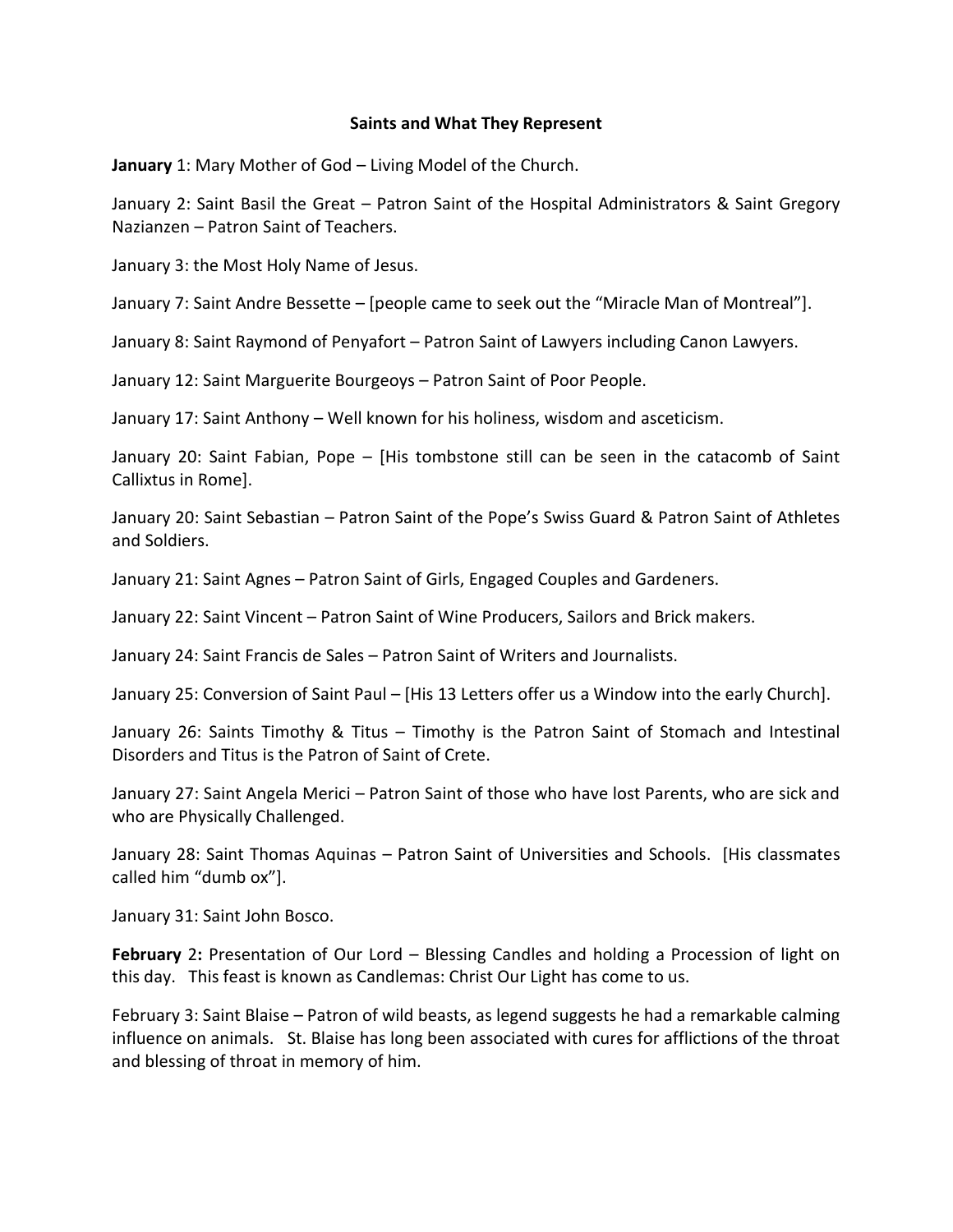February 3: Saint Ansgar – known as the Apostle of the North and greatly venerated for his charity and sanctity.

February 5: Saint Agatha – Patron of miners, alpine guides and nurses.

February 6: Saint Paul Miki and Companions – He is the Patron Saint of Japan.

February 8: Saint Jerome Emiliani – Patron of orphans and abandoned children.

February 8: Saint Josepine Bakhita – Patron of the country of Sudan and the first Saint from Sudan.

February 10: Saint Scholastica – Patron of nuns and convulsive children. She was twin sister of Saint Benedict.

February 11: Our Lady of Lourdes.

February 14: Saint Cyril and Saint Methodius – Patrons of Europe.

February 17: Seven Holy Founders of the Servite Order – one of the early recruits to this order was Peregrine Laziosi, the Patron Saint of persons with serious illnesses.

February 21: Saint Peter Damian.

February 22: Chair of Saint Peter – *Cathedra* literally means the seat of the bishop and is the symbol of his authority and of his magisterium.

February 23: Saint Polycarp –Patron of those suffering from earaches.

**March** 4: Saint Casimir – Patron of Saint of Lithuania and one of the Patrons of Poland.

March 7: Saint Perpetua – a noble lady and Saint Felicity – a slave martyred by the Emperor Severus in Carthage in March 7, 203.

March 8: Saint John of God – Patron of hospitals and the sick.

March 9: Saint Frances of Rome – Patron of widows.

March 17: Saint Patrick – Patron of Ireland and Nigeria, of engineers, of several Canadian dioceses and of those who fear snakes.

March 18: Saint Cyril of Jerusalem.

March 19: Saint Joseph – Patron of the Universal Church since 1870 and Principal Patron of Canada.

March 23: Saint Turibius of Mogrovejo – Patron of Latin American Bishops.

March 25: The Annunciation of the Lord.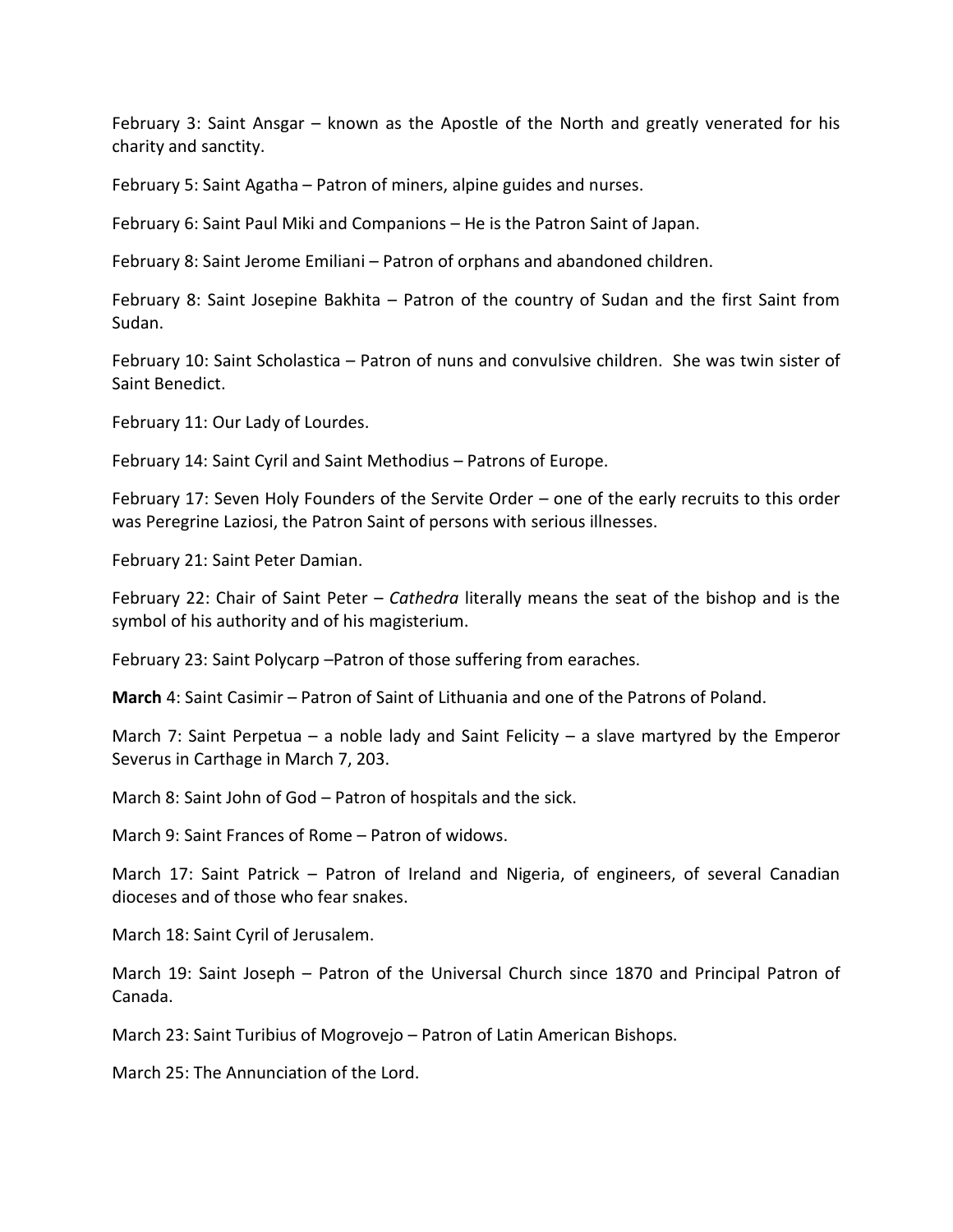**April** 2: Saint Francis of Paola – Patron of Seafarers.

April 4: Saint Isidore – declared Doctor of the Church in 1722.

April 5: Saint Vincent Ferrer.

April 7: Saint John Baptist de la Salle – Patron of Teachers.

April 11: Saint Stanislaus – one of the Patrons of Poland.

April 13: Saint Martin I – last Pope to be martyred.

April 17: Saint Kateri Tekakwitha – Patron of Ecology, those who have lost their parents and World Youth Day.

April 18: Blessed Marie-Anne Blondin.

April 21: Saint Anselm – declared Doctor of the Church in 1720.

April 23: Saint George – in the Middle Ages, a popular Patron of Knights, Soldiers and Crusaders who adopted what was called St. George's Arms, a red cross on the white background. The red cross appears on the modern Union Jack.

April 23: Saint Adalbert – Dubbed the Apostle of the Slavs.

April 24: Saint Fidelis of Sigmaringen – Patron of Lawyers.

April 25: Saint Mark – Patron of Notaries, of Egypt and Venice.

April 26: Our Lady of Good Counsel – Patron of many women's groups including the Catholic Women's League of Canada.

April 28: Saint Peter Chanel.

April 28: Saint Louis Grignion de Montfort.

April 29: Saint Catherine of Siena – Patron of Italy, declared Doctor of the Church in 1970. With St. Bridget of Sweden and St. Teresa Benedicta of the Cross, she is Co-Patron of Europe.

April 30: Saint Marie of the Incarnation – composed catechisms in Huron and Algonquin, dictionary of French and Algonquin, died in Quebec in 1672, beatified in 1980, canonized in 2014.

April 30: Saint Pius V.

**May** 1: Saint Joseph the Worker – which is also the Labor Day in many countries.

May 2: Saint Athanasius – one of our greatest teachers.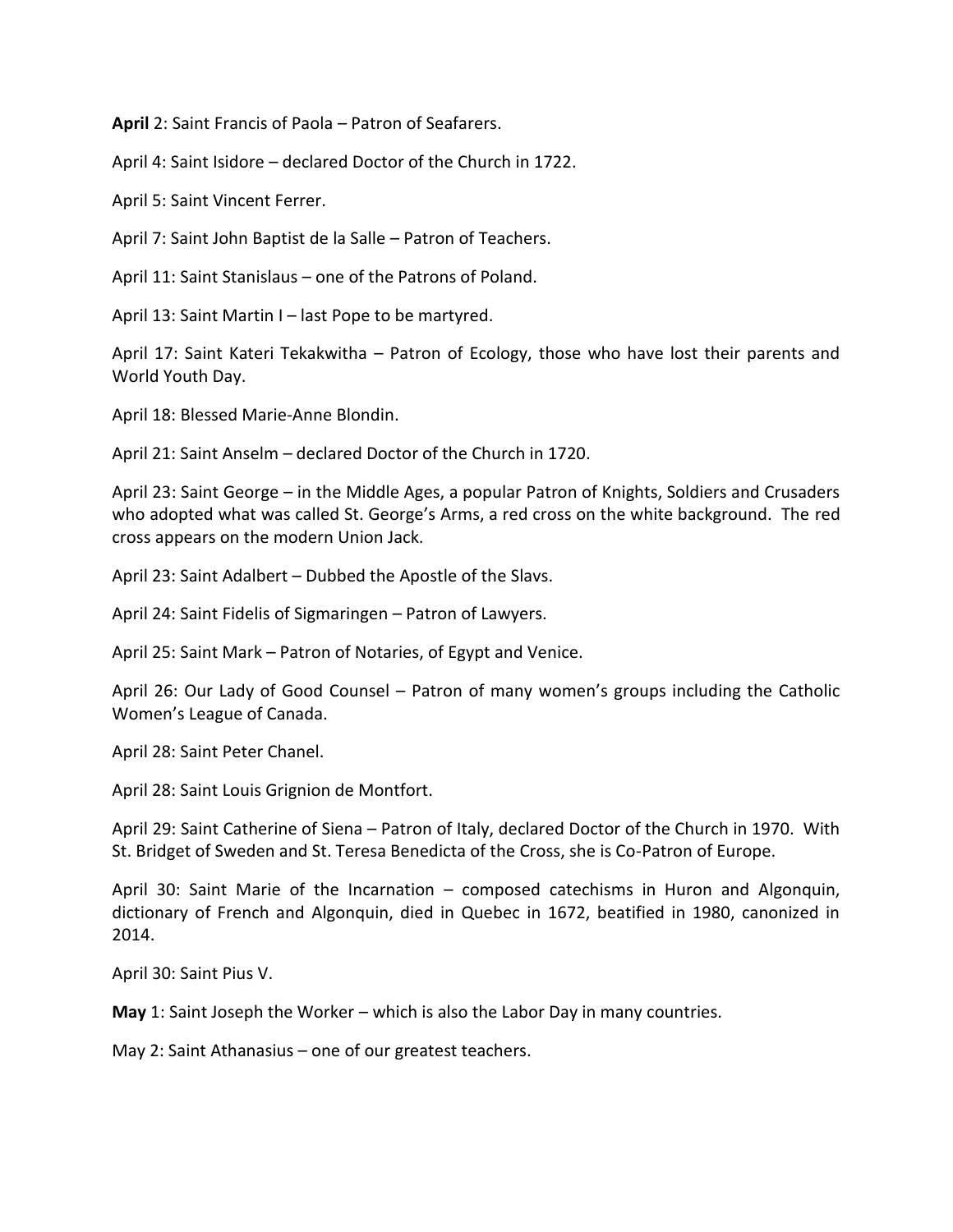May 3: Saint Philip and Saint James – both Patrons of Hatters. St. Philip, Patron of Pastry Chefs, while St. James, Patron of Druggists.

May 4: Blessed Marie-Léonie Paradis.

May 6: Saint François de Laval – his well deserved title is "Père de la Patrie = Father of the Homeland".

May 8: Blessed Catherine of St. Augustine – Counted among the founders of the Canadian Church, beatified in 1989.

May 12: Saint Nereus and Saint Achilleus.

May 12: Saint Pancras – Patron of Children and Adolescents.

May 13: Our Lady of Fatima – known for "three secrets."

May 14: Saint Matthias – replaced Judas Iscariot.

May 18: Saint John I – Pope.

- May 20: Saint Bernardine of Siena.
- May 21: Saint Eugène de Mazenod.

May 22: Saint Rita of Cascia – Patron of Impossible Causes.

May 24: Blessed Louis-Zéphirin Moreau.

May 25: Saint Bede the Venerable – His wisdom and learning earned him the title "Venerable".

May 25: Saint Gregory VII – Pope.

May 25: Saint Mary Magdalene de'Pazzi.

May 26: Saint Philip Neri – Patron of Home Missions, supported in Canada through the Catholic Missions in Canada.

May27: Saint Augustine of Canterbury.

May 31: Visitation of the Blessed Virgin Mary – to Elizabeth her cousin – *Magnificat*.

**June** 1: Saint Justin – His writings include one of the earliest descriptions the Mass.

June 2: Saint Marcellinus & Saint Peter.

June 3: Saint Charles Lwanga & Companions.

June 5: Saint Boniface – He is called the "Apostle of Germany".

June 6: Saint Norbert.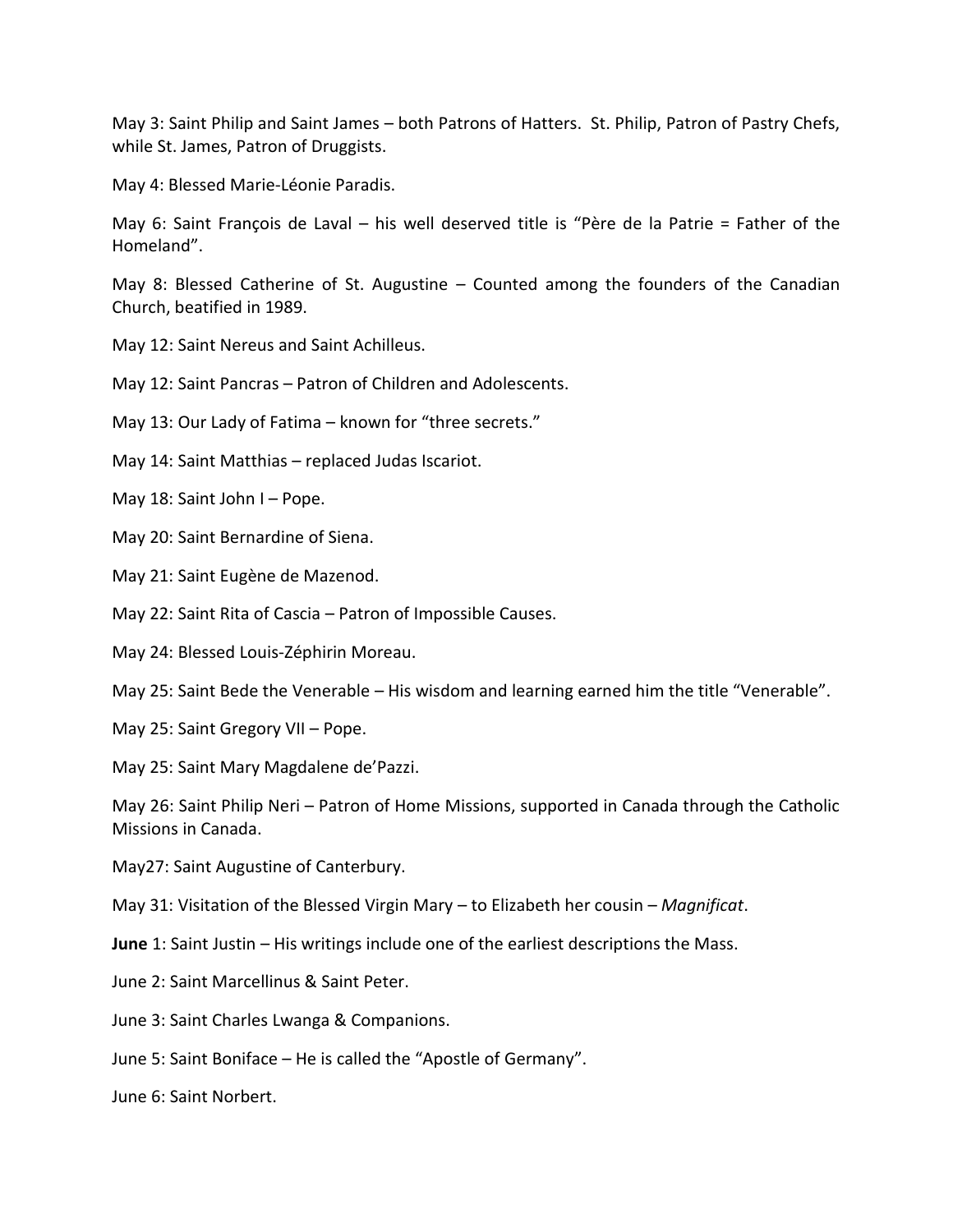June 9: Saint Ephraim – Recognizing the power of music and poetry to evangelize, he was the first to introduce hymns into public worship. He was called the "Harp of the Holy Spirit. In 1920, he became the Doctor of the Church.

June 11: Saint Barnabas – His name means "man of encouragement".

June 12: Most Sacred Heart of Jesus – in 1899, Pope Leo XIII consecrated the world to the Sacred Heart of Jesus.

June 13: Saint Anthony of Padua – His aid is invoked to help find lost objects.

June 13: Immaculate Heart of the Blessed Virgin Mary – Popes have on numerous occasions consecrated the whole world to the Immaculate Heart of Mary.

June 19: Saint Romuald.

June 21: Saint Aloysius Gonzaga.

June 22: Saint Paulinus of Nola – He was held in esteem by many of the great saints of the period: Ambrose was his friend and he corresponded with Augustine, Martin of Tours and Jerome.

June 22: Saint John Fisher – He, Erasmus and Saint [Sir] Thomas More became great friends. Henry VIII beheaded John and Thomas More.

June 22: Saint Thomas More – Nine days after the death of John Fisher, Sir Thomas More met the same death at the age of 57, claiming to be "the King's good servant, but God's first". He is a patron of lawyers, statesmen and politicians.

June 24: Nativity of Saint John the Baptist.

June 27: Blessed Nykyta Budka & Blessed Vasyl Velychkowsky.

June 27: Saint Cyril of Alexandria – In 1882, he was declared a Doctor of the Church.

June 28: Saint Irenaeus – Perhaps his most important contribution was his assertion that creation is not sinful by nature, but rather distorted by sin.

June 29: Saint Peter & Saint Paul – Peter was indeed the "chief of the Apostles". From the middle of the  $3^{rd}$  century onward, documents show that the bishops of Rome were recognized as the successors of Peter. Paul called himself the "Apostle of the Gentiles".

June 30: First Martyrs of the Holy Roman Church – This day is dedicated to the Christians martyred under the Emperor Nero. In the year 64, a great fire broke out in Rome. When suspicion fell on Nero, he accused Christians of having set the fire. The historian Tacitus wrote that no one believed this.

**July** 3: Saint Thomas – Patron Saint of Builders and of India and Pakistan.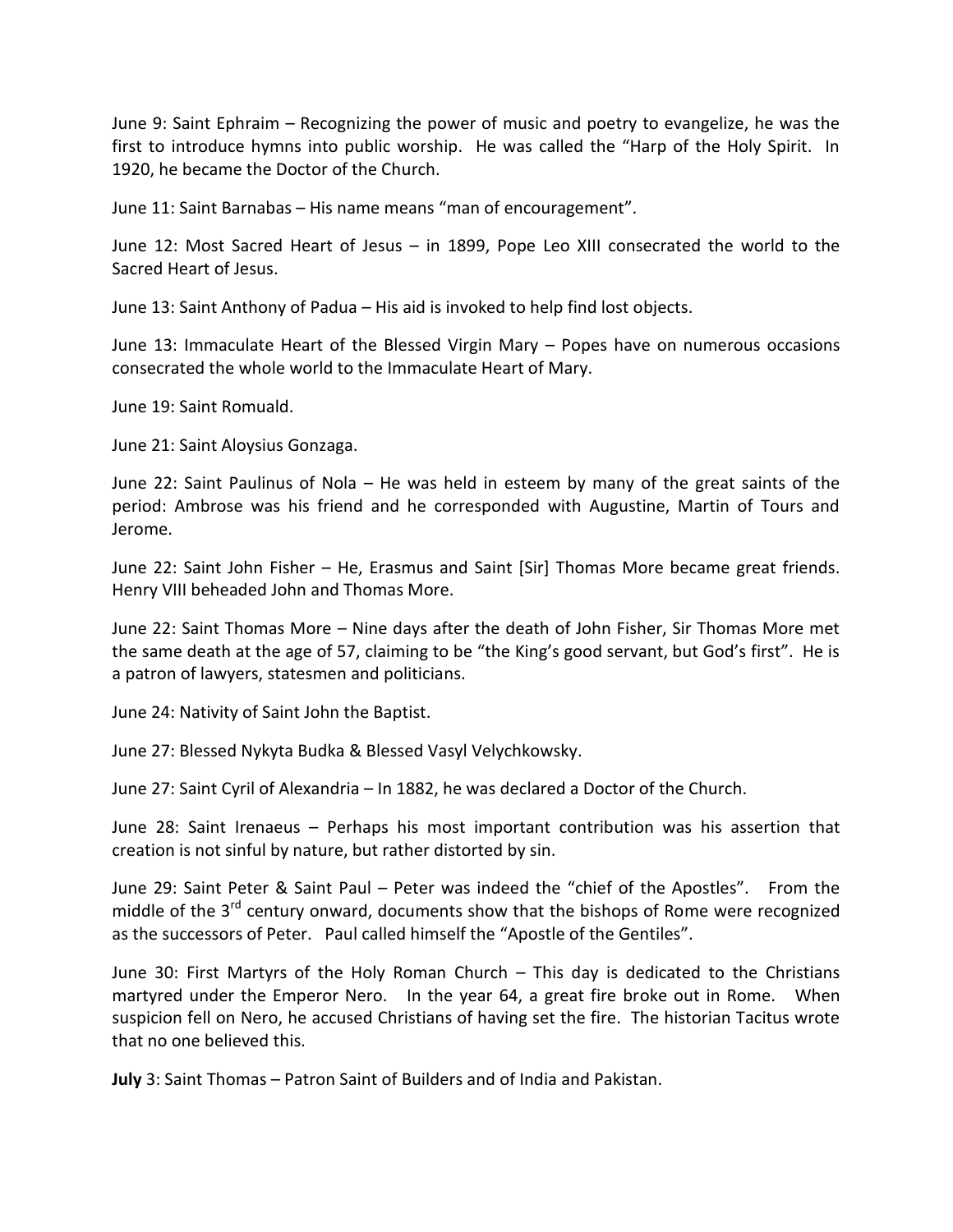July 4: Saint Elizabeth of Portugal – Patron of Catholic Charities.

July 5: Saint Anthony Zaccaria.

July 6: Saint Maria Goretti – When she was 12, she rebuffed the advances of an 18-year old neighbor, Alessandro who stabbed her several times because of her refusal. She died at 12, having forgiven him. He was sentenced to 30 years in prison. After his release, her mother forgave him. Both he and Maria's family lived to see her canonized in 1950 by Pope Pius XII for her defence of Christian Virtue.

July 9: Saint Augustine Zhao Rong and Companions.

July 11: Saint Benedict – He is considered the Patriarch of western Monasticism and was proclaimed a Patron of Europe in 1964 by Pope Paul VI.

July 15: Saint Bonaventure.

July 16: Our Lady of Mount Carmel.

July 20: Saint Apollinaris.

July 21: Saint Lawrence of Brindisi – Doctor of the Church.

July 22: Saint Mary Magdalene – Patron of the Order of Preachers [Dominicans].

July 23: Saint Bridget – Patron of Sweden and co-patron of Europe, with Catherine of Siena and Saint Teresa Benedicta of the Cross.

July 24: Saint Sharbel Makhluf.

July 25: Saint James – Patron Saint of Spain and of pilgrims. In northwestern Spain he is venerated at Santiago [Saint James] de Compostela, a famous mediaeval pilgrimage destination.

July 26: Saint Anne & Saint Joachim.

July 29: Saint Martha – Patron of domestic workers and cooks.

July 30: Saint Peter Chrysologus – a Doctor of the Church in 1729.

July 31: Saint Ignatius of Loyola – an universal Patron of retreats and soldiers.

**August** 1: Saint Alphonsus Mary Liguori - He is a Doctor of the Church and a Patron of moral theologians and confessors.

August 2: Saint Eusebius of Vercelli - died in 371. A manuscript copy of the Gospels said to be written in his hand can still be seen at the cathedral of Vercelli.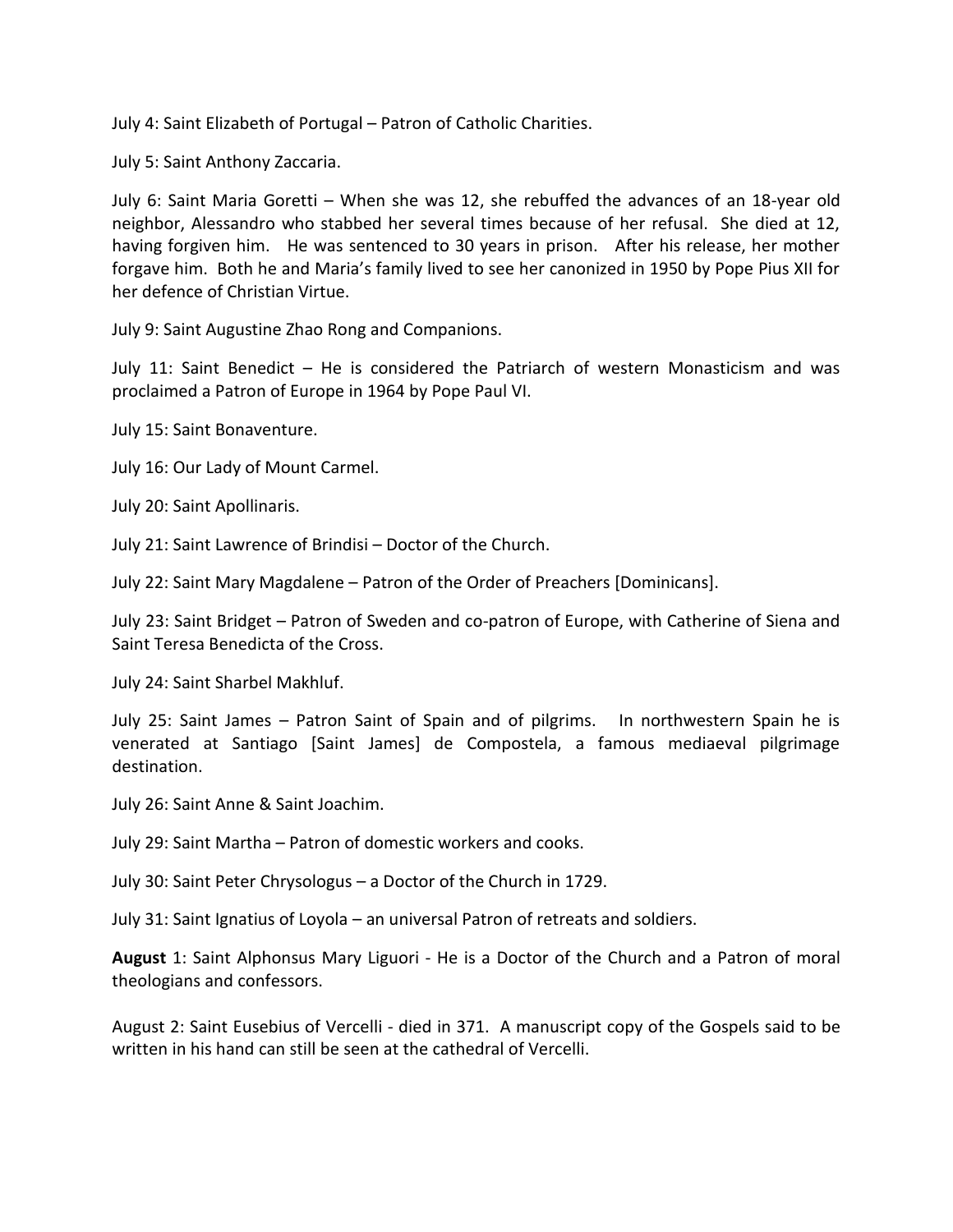August 2: Saint Peter Julian Eymard - died on August 1, 1868. He is considered a pioneer in the rediscovery of the importance of the "bread of life" and in his call to involve laypersons more actively in the life of the Church.

August 4: Saint John Mary Vianney - Patron of parish priests.

August 5: Saint Frederic Janssoone.

August 5: Dedication of the Basilica of Saint Mary Major - older and larger than other churches in Rome ask dedicated to our Lady.

August 6: Transfiguration of the Lord - this day coincides with the anniversary of the dropping of the atomic bomb on Hiroshima, Japan, in 1945 and on Nagasaki three days later.

August 7: Saint Sixtus II and Companions.

August 7: Saint Cajetan - gained a reputation as a saint during his lifetime.

August 8: Saint Dominic - Patron of Dominican Republic, astronomers, scientists and the falsely accused.

August 9: Saint Teresa Benedicta of the Cross- her name was Edith Stein youngest child in a large Jewish family. She is co-Patron of Europe with saints Benedict, Cyril and Methodius, Bridget of Sweden, and Catherine of Siena.

August 10: Saint Lawrence - Roman martyr of the early Church and is a patron of Rome.

August 11: Saint Clare - She was abbess for 40 years. She also received papal approval for her own Rule the day before she died - the first Rule for religious life written by a woman for women. She wanted her community to have a radical poverty. August 12: Saint Jane Frances de Chantal - She established 85 monasteries.

August 13: Saint Pontian & Saint Hippolytus.

August 14: Saint Maximilian Kolbe - He arrested by Gestapo in 1941 and imprisoned in Auschwitz. A young father escaped and Maximilian offered to take his place.

August 15: Assumption of the Blessed Virgin Mary - feast began after the Council of Ephesus in 431. By the 6th c. the feast celebrated Mary's Dormition, her 'falling asleep,' meaning her death.

August 16: Saint Stephen of Hungary.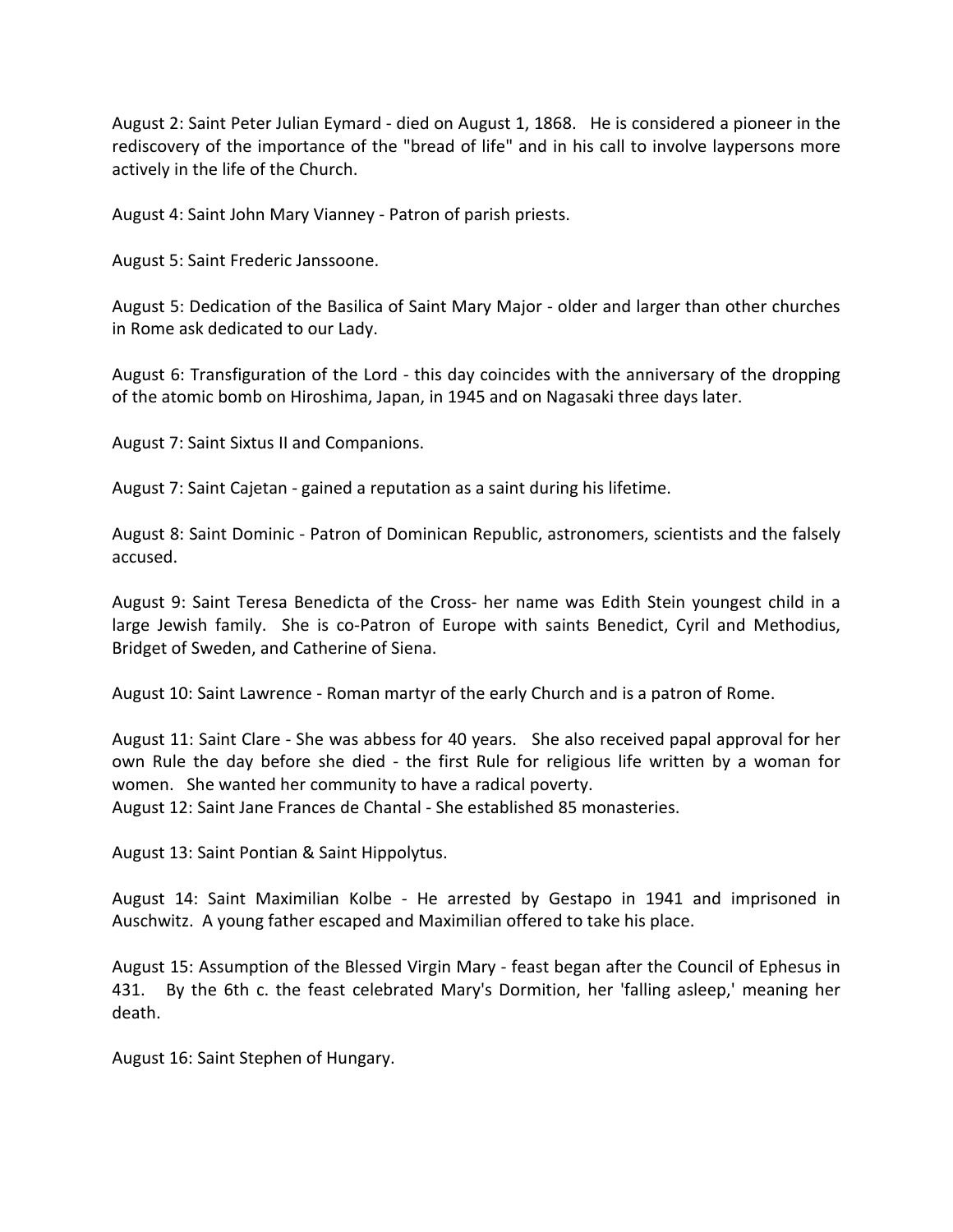August 19: Saint John Eudes - In the decree of his beatification in 1908, Pope Pius X declared John Eudes to be the father, doctor and apostle of the devotions to the Sacred Heart of Jesus and to the Immaculate Heart of Mary.

August 20: Saint Bernard - When he died, Europe mourned and was declared a Doctor of the Church in 1830.

August 21: Saint Pius X - His recommendations and encyclicals reflect his pastoral background: he advocated frequent communion for adults, sacramental preparation for children and instruction in catechism for everyone. He wrote an encyclical condemning modernism in all its manifestations.

August 22: Queenship of Blessed Virgin Mary - In 1954 Pius XII instituted this memorial "so that all may clearly recognize and more zealously venerate the kind and maternal rule of the Mother of God."

August 23: Saint Rose of Lima - She endured interior periods of darkness and desolation as well as mystical experiences.

August 24: Saint Bartholomew - Gospels of Matthew, Mark and Luke and the Acts of the Apostles count Bartholomew as one of the 12 apostles, associating his name with Philip. John's Gospel links the name Nathaniel with Philip and never mentions Bartholomew. Some scholars identify the apostle Bartholomew with Nathaniel, a solution supported by the fact that Bartholomew could be a surname [bar Tolomai = son of Tolomai] and Nathaniel a given name: Nathaniel Bartholomew. If so, then Nathaniel was the man in whom Jesus saw 'no guile'.

August 25: Saint Louis - Patron of masons and sculptors.

August 25: Saint Joseph Calasanz - Patron of schools serving the needs of poor children,

August 27: Saint Monica - Patron of Mothers.

August 28: Saint Augustine - His favourite themes include Grace, the Trinity, Scripture, History and the "Journey to the Mind of God." He is one of the greatest Fathers of the Church, known as the Doctor of Grace.

August 29: Passion of Saint John the Baptist.

**September** 2: Blessed André Grasset – born in Montreal in 1758.

September 3: Saint Gregory the Great  $-$  is known as the Apostle of England for sending missionaries there, including Augustine of Canterbury. He died in 604, is a Doctor of the Church. September 4: Blessed Dina Bélanger – born in Quebec City on April 30, 1897 and she died on September 4, 1929 at the age of 32, promising her family and friends to be a "beggar of love in heaven."

September 8: The Nativity of the Blessed Virgin Mary – this feast originated in the Eastern Church and was commemorated in the West as early as the  $5<sup>th</sup>$  Century. An occasion for praise and thanksgiving, the feast celebrates Mary's personal sanctity and vocation as the mother of Jesus.

September 9: Saint Peter Claver – the patron of Colombia and of all missions to black peoples.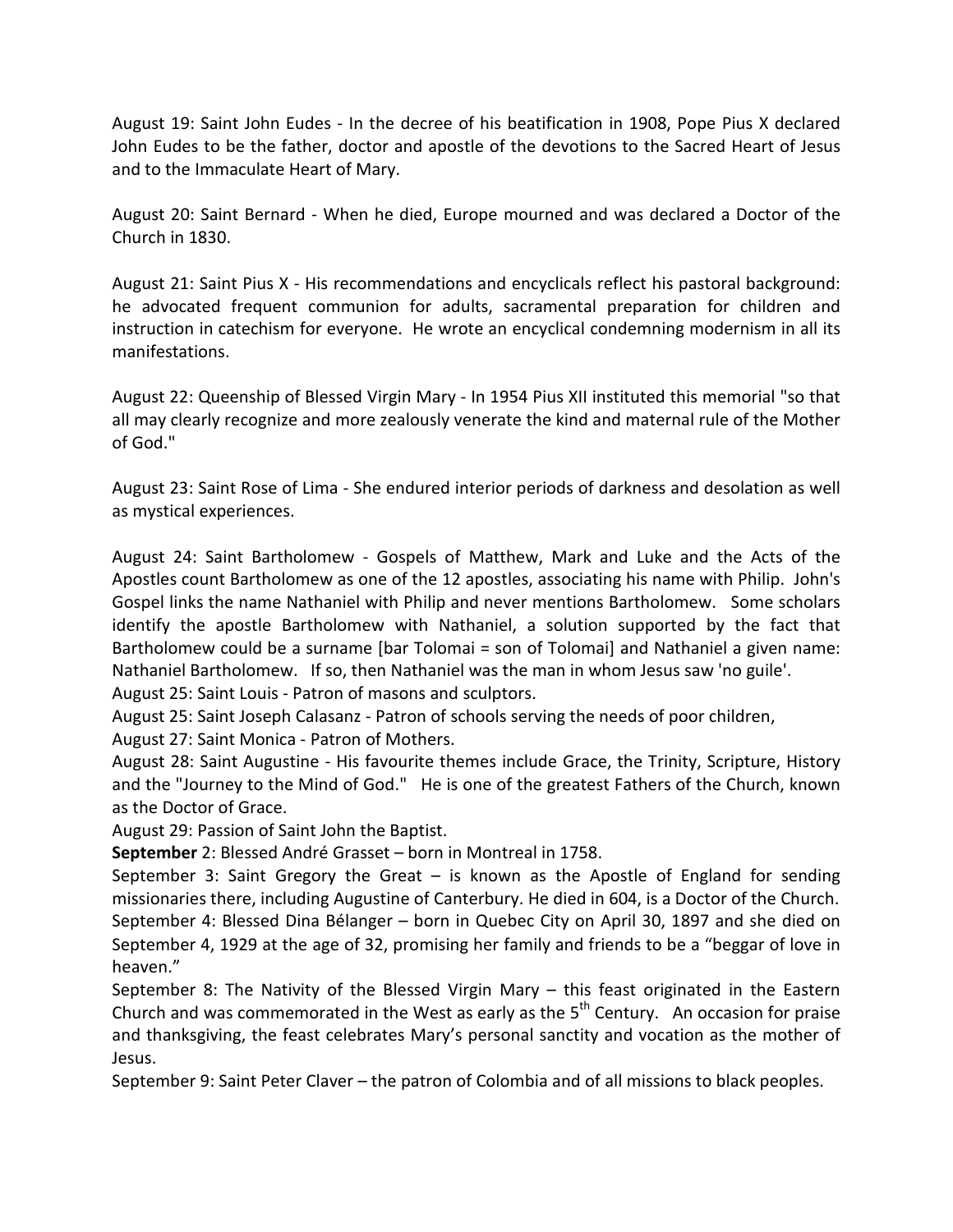September 12: Most Holy Name of Mary – Her name is one of honor, a holy name, a maternal name and a name responsive to the needs of the Church.

September 13: Saint John of Chrysostom – After his death, he received the title 'Chrysostom' [golden mouth] in tribute to his powerful preaching. He is patron of preachers.

September 14: Exaltation of the Holy Cross – Liturgical feast has been celebrated since early times. In the  $4^{\text{th}}$  c., two churches Jerusalem were dedicated to the cross on this day and occasion was commemorated annually. Adopted by the Church in Rome during the 7<sup>th</sup> c., the feast commemorates both the dedication of the original Church of the Holy Sepulchre in 335 and Christ's Victory over death.

September 15: Our Lady of Sorrows – Formerly known as 'Seven Sorrows of Mary' instituted by the Servite Friars in 1668. In 1814, Pius VII extended the feast to the whole Western Church in commemoration of the sufferings he had endured during his captivity in France. The seven sorrows are: Simeon's Prophesy at the presentation of Jesus in the Temple, the flight into Egypt, the disappearance of the boy Jesus in Jerusalem, the road to Calvary, the Crucifixion, the removal from the cross and the entombment.

September 16: Saint Cornelius & Saint Cyprian.

September 17: Saint Robert Bellarmine – declared a Doctor of the Church in 1931. He is a patron of catechists and catechumens.

September 19: Saint Januarius.

September 20: Saint Andrew Kim Tae-gon, Saint Paul Chong Ha-sang and Companions.

September 21: Saint Matthew – which means 'gift of God' in Aramaic. He is patron of customs officers and accountants.

September 23: Saint Pius of Pietrelcina – Padre Pio.

September 24: Blessed Émilie Tavernier-Gamelin – born in Montreal in 1800.

September 25: Saint Cosmas & Saint Damian – Along with the St. Luke the Evangelist, Cosmas and Damian are patron saints of physicians and surgeons.

September 27: Saint Vincent de Paul – Patron Saint of charitable societies.

September 28: Saint Wenceslaus.

September 28: Saint Lawrence Ruiz and Companions.

September 29: Saints Michael, Gabriel and Raphael – are three of seven archangels who stand before God and are venerated in both Jewish and Christian traditions. Michael [Who is like the Lord], considered the special protector of Israel (Dan: 12.1) and the Church, is known as the 'captain of the heavenly host' (Rev: 12.7-9); Gabriel [God is mighty] foretold the coming of Messiah to the prophet Daniel (Dan: 9); St. Luke records the appearances of Gabriel to Zachariah and to Mary of Nazareth (Lk: 1); Raphael [God heals] brings prayers before God (Tobit: 12); he is associated with the healing poor in Jerusalem (Jn: 5).

September 30: Saint Jerome – Doctor of the Church, patron of scripture scholars, translators, archeologists, librarians and students.

**October** 1: Saint Thérèse of Child Jesus – canonized in 1925 and made Doctor of the Church in 1997, patron of missions.

October 2: Holy Guardian Angels – angel comes from the Greek word for messenger.

October 4: Saint Francis of Assisi – Patron of Italy and ecologists.

October 6: Blessed Marie-Rose Durocher – born in St. Antoine, Quebec, beatified in 1982. October 6: Saint Bruno.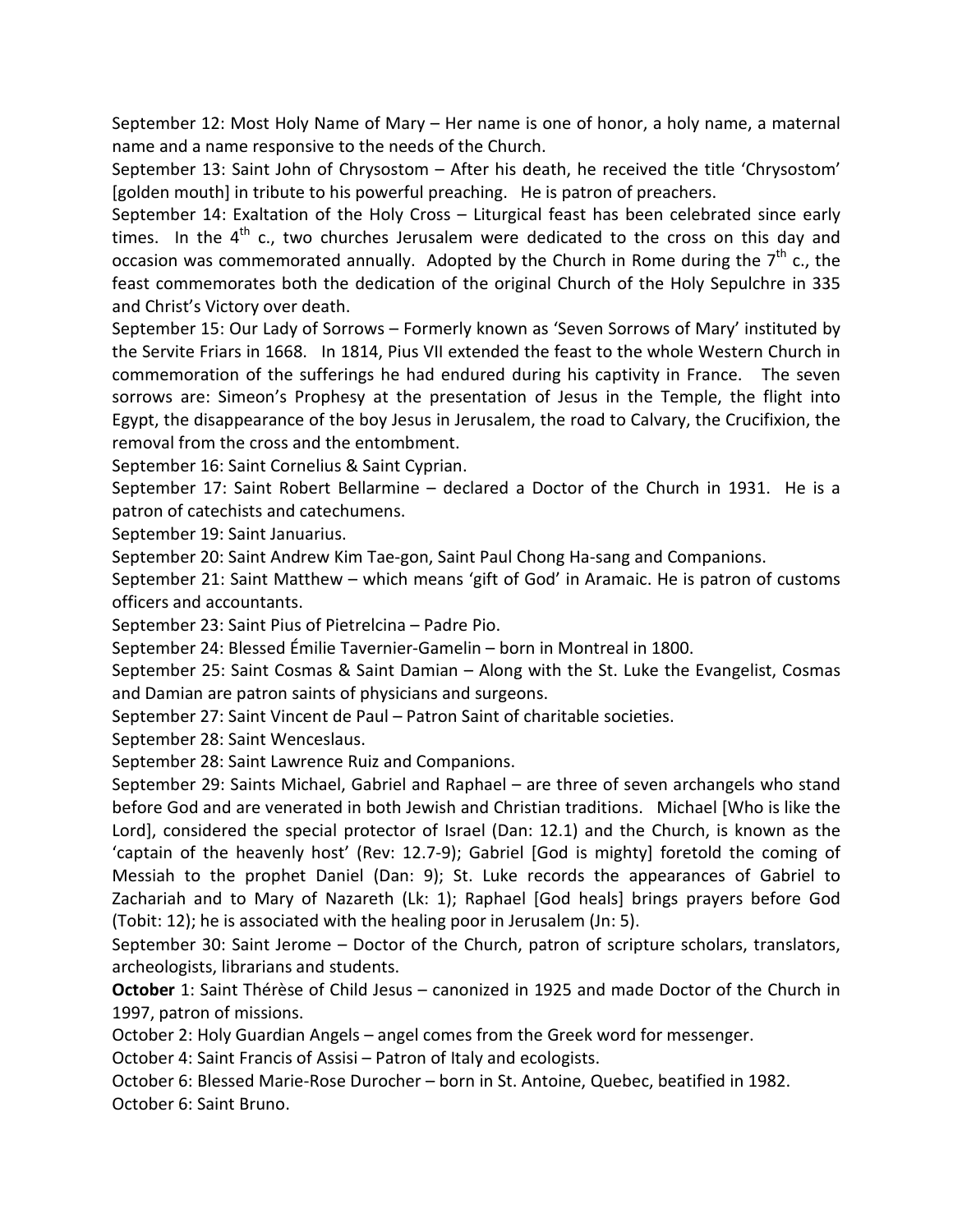October 7: Our Lady of the Rosary.

October 9: Saint Denis and companions – Patron saint of France.

October 14: Saint Callistus I.

October 15: Saint Teresa of Jesus – First woman to be declared a Doctor of the Church and patron of Spain.

October 16: Saint Marguerite d'Youville – born at Varennes, Quebec.

October 17: Saint Ignatius of Antioch – arrived in Rome in 107 and directly taken to the amphitheatre where lions devoured him.

October 18: Saint Luke – Patron of the medical profession.

October 19: Saint Paul of the Cross.

October 20: Saint Hedwig.

October 20: Saint Margaret Mary Alacoque – experienced four visions concerning Sacred Heart.

October 22: Dedication of Consecrated Churches – Consecrations usually take place on a Sunday or feast day.

October 23: Saint John of Capistrano – Patron of military chaplains.

October 24: Saint Anthony Mary Claret.

October 28: Saint Simon and Saint Jude – Jude became a patron saint of hopeless causes.

**November** 1: All Saints – Originally a feast in the Eastern Church for all martyrs, it was extended to the whole Roman Church in the 9<sup>th</sup> century as a feast including non-martyrs. It was given this date, November 1, to counter a pagan feast on the same day. In England it was called Allhallows [Hallow is from the Old English word for 'holy']. Thus 'halloween' a vestige of this pagan celebration, is from Allhallows even, or the eve of All Saints.

November 2: Commemoration of All the Faithful Departed – All Souls' Day – Since the early Church, Christians have prayed for the departed.

November 3: Saint Martin de Porres – Patron saint of barbars, innkeepers, public education, public health, racial harmony and social justice.

November 4: Saint Charles Borromeo – Patron of catechists and catechumens.

November 9: Dedication of the Lateran Basilica – Latin inscription reads *omnium ecclesiarum Urbis et Orbis mater et caput*" [The Mother and Head of All Churches of the City and of the World].

November 10: Saint Leo the Great – Pope from 440 until his death in 461; the first Pope whose sermons and letters have been preserved in extensive collections. He was made Doctor of the church in 1754.

November 11: St. Martin of Tours – Patron of France, soldiers and vintners.

November 12: St. Josaphat – first Eastern saint to be formally canonized in 1867.

November 15: St. Albert the Great – Doctor of the Church in 1931 and patron saint of scientitst.

November 16: St. Margaret of Scotland – Patron of Scotland in 1673.

November 16: St. Gertrude – although never officially canonized, her feast is in the general calendar of the Roman Rite.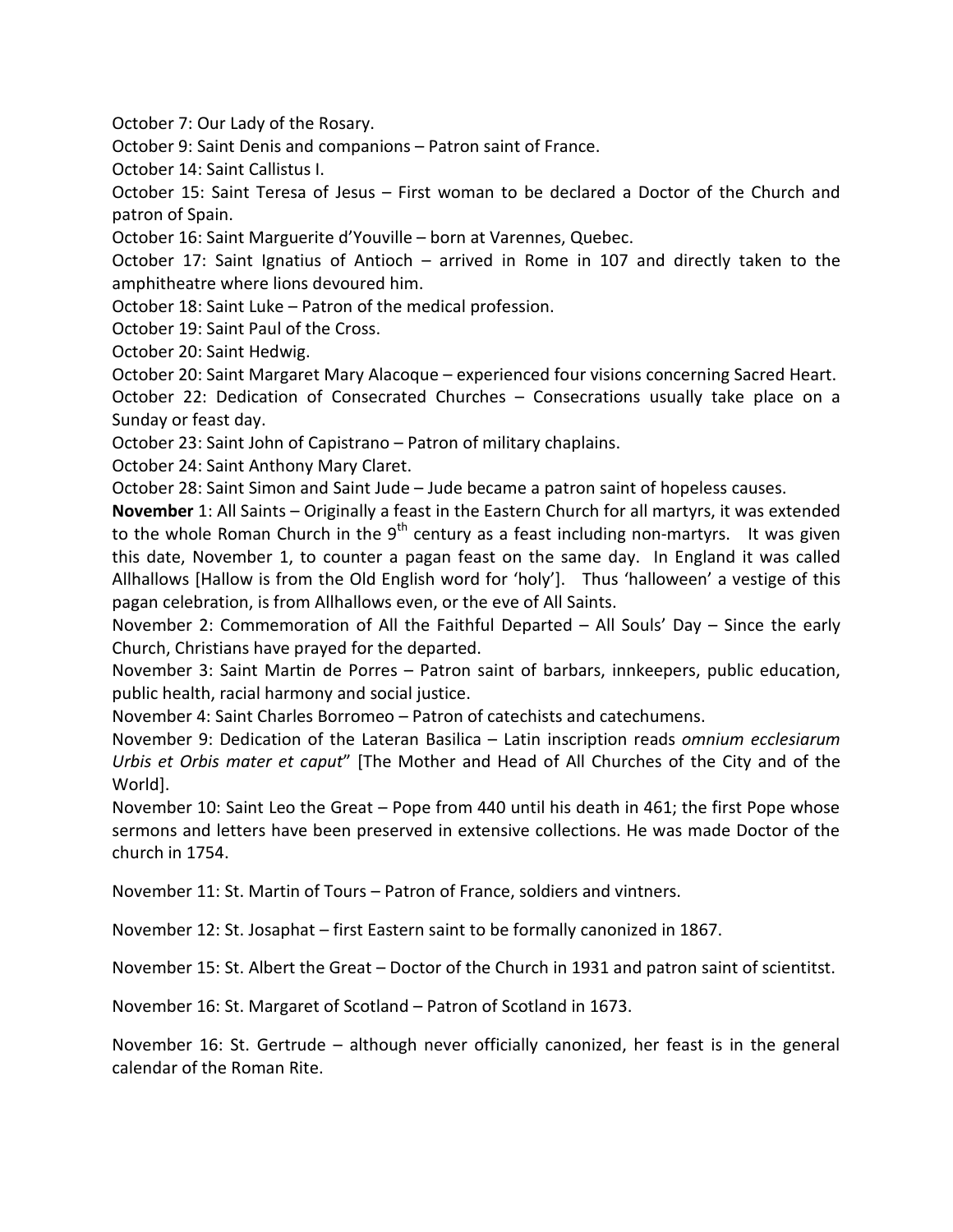November 17: St. Elizabeth of Hungary – Patron saint of the Franciscan Third Order and of Catholic Charities.

November 18: Dedication of the Basilicas of Saints Peter and Paul.

November 21: Presentation of the Blessed Virgin Mary.

November 22: St. Cecilia – Patron of musicians stemming from the story that at her wedding feast she sang to God in her heart. She is mentioned in the First Eucharistic Prayer.

November 23: St. Clement I – his fame rests in a letter he wrote to the Church of Corinth when Christians there revolted against their leaders. Intervening as bishop of Rome, he clearly expected obedience, as attitude that demonstrated the Primacy of Rome at an early date.

November 23: St. Columban.

November 24: St. Andrew Dung-Lac and Companions.

November 25: St. Catherine of Alexandria – Patron of Librarians, Teachers, Students, Jurists, Nurses, Unmarried Girls, Philosophers, the Dying, several other groups and those who work with wheels [potters, spinners, mechanics etc.].

November 30: St. Andrew – Patron of Scotland and Russia, of the Greek Church and of the Fishing Industry.

**December** 3: St. Francis Xavier – Patron of foreign missions.

December 4: St. John Damascene – Doctor of the Church in 1890.

December 6: St. Nicholas – many parts of the world, he still plays a role as Santa Claus.

December 7: St. Ambrose – His most famous student was St. Augustine of Hippo, whom he baptized. He was declared one of the four great doctors of the Latin Church with Jerome, Augustine and Gregory I.

December 8: Immaculate Conception of the Blessed Virgin Mary – this feast dedicated to Mary's conception first appeared in the  $7<sup>th</sup>$  c. and by the 12<sup>th</sup> c. it was firmly established in England. In the  $13<sup>th</sup>$  c., great thinkers such as St. Bernard and St. Thomas Aquinas debated whether Mary could have been born without original sin if, as St. Paul says, all persons are born in sin [Rom, 5:12]. By the 19<sup>th</sup> c., the theological debate was resolved and in 1854 Pius IX defined the doctrine of the Immaculate Conception as a dogma of faith. In 1846, the Catholic Church of the United States declared to be its paternal feast.

December 8, 2015: marks 50<sup>th</sup> anniversary of the closing of the Second Vatican Council and Pope Francis declares the Jubilee of Mercy and concludes on November 20, 2016. There are 7 Holy Doors in the world. Four are in Rome, in each of the papal basilicas; one in France at the Shrine of St. John Vianney, the Curé of Ars; one at the Shrine of St. James in Compostela, Spain; one at Notre-Dame in Quebec, Canada, which is the only one outside of Europe.